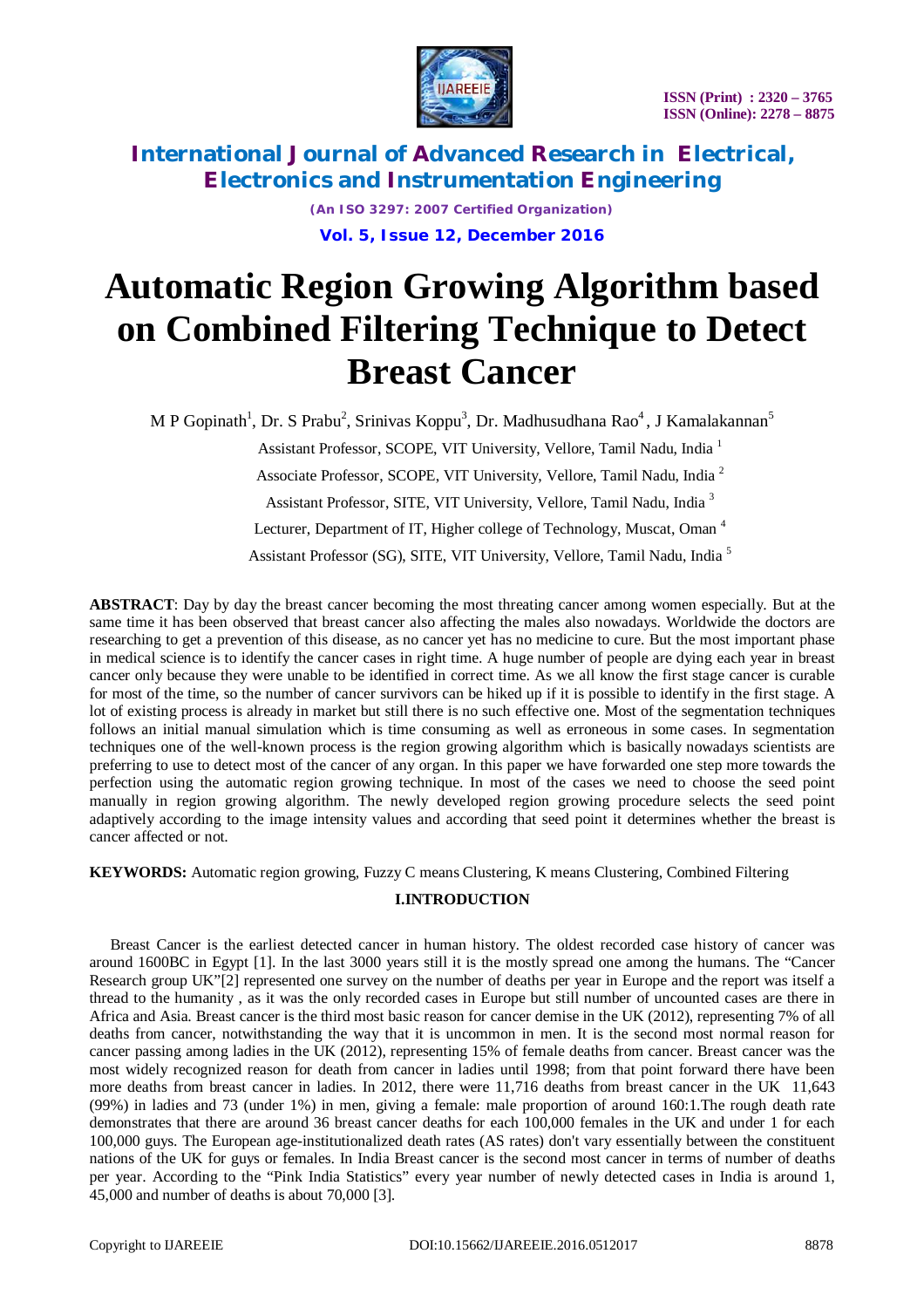

*(An ISO 3297: 2007 Certified Organization)*

## **Vol. 5, Issue 12, December 2016**

Breast cancer is discovered typically in milk conveying an area i.e. ducts, tubes and the milk producing areas i.e. lobules, glands that produce milk (Fig 1). For ladies this infection is exceptionally regular today yet infrequently it likewise can influence the men. It is likewise recognized sometimes that the development rate of a tumour is corresponding to its temperature. It is constantly exceptionally accommodating for the patients to discover the cancer as prior as could reasonably be expected, on the grounds that the mending chances are more noteworthy for those situation.



Fig 1 Structural diagram of Breast Tissues

Data got from the breast ultrasound; dedicated breast CT, tomo synthesis and mammography are morphological data. The infrared picture contains data identified with physiological of ordinariness and irregularity of the vascular framework, sensorial and sympathetic sensory system, and inflammatory methods. In Modern days the consolidated demonstrative courses of action are additionally used to get the more prominent probability to recognize the threatening cells. Ionizing radiation is not utilized as a part of Infrared pictures. Additionally the imaging methodology is effortless and there is no compelling reason to contact with the skin surface, so persistent likewise ought not to have any vexation. This strategy is low cost consuming compared to others, for example, mammography, ultrasound and attractive reverberation. This methodology is likewise extremely gainful for youthful patients as they have thick sort bosom tissues and utilizing X-Ray it is exceptionally hard to perceive early stage disease for thick district. The micro calcifications and masses are legitimately unmistakable just in mammograms of ladies who fit in with non-productive ages [4]. But it also has the limitation that it is not a reliable one for those cases where patient is in young age or the cases of dense breast.[5]

### **II.LITERATURE SURVEY**

Dr. G.R. Sinha and Bhagwati Charan Patel in their research work, it is said that the mammogram picture is apportioned into a few non-crossing areas and concentrates the region of intersect and suspicious mass area. Utilizing "K-means clustering", the beginning segmentations are not all that simple to recognize. The collection of information is called as class and the connection of histogram is known as bin. As the state of histogram is reliant on bin, so the essential data may get lost with the addition of measure of bin. So by diminishing the quantity of bins and expanding the quantity of classes in the meantime may issue us a decent result.[6]

Some scientist also got that it is exceptionally powerful to improve the nature of the picture by lessening noise and expanding difference before segmenting the picture. So they used "Adaptive median filter", "Mean Filter", "Markov random field" technique, "Median Filter" are portrayed for filtering and "Region Growing", "Random walk strategy", "Watershed Method" , "Adaptive mean shifting", "Segmentation by Morphological algorithm" are portrays for segmentation.[7].

Scott Doyle,Shannon Agner, ,Shivang Naik, Anant Madabhushi, Michael Feldman and John Tomaszewski proposed that Nuclei Segmentation is mix of essential "Fuzzy C-means clustering" and "Throsholding". The picture is integrated by distinctive scales a)based on the value of pixels b)based on relationship between pixels for object discovery c) in view of connections between histological structures. To produce probability structures of interest a Bayesian classifier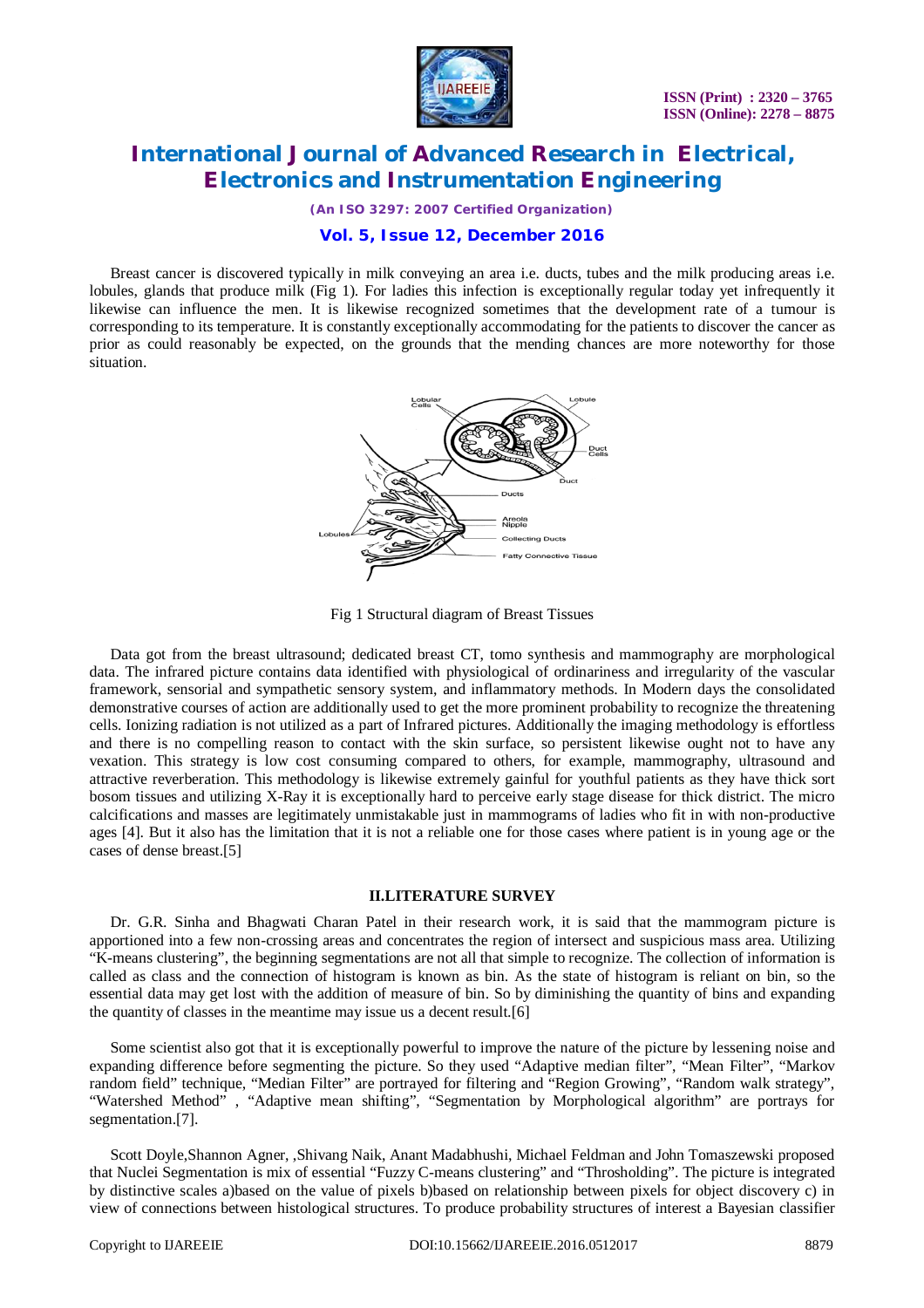

*(An ISO 3297: 2007 Certified Organization)*

# **Vol. 5, Issue 12, December 2016**

is utilized taking into account picture intensity and textural data and for organ limit discovery and nuclear segmentation, Level set algorithm and templet matching algorithm are utilized individually.[8]

Rajalakshmi Thyagarajan and Dr. S. Murugavalli proposed that the discovery will be all the more simple in the event that we begin work with 3D mammogram picture rather than an organizer picture. In this paper Adaptive Histogram equalization is utilized for pre-processing and afterward it is utilized the "Fuzzy C-means" algorithm. In an another area in the same paper it is said that Expectation Maximization is utilized amplify and upgrading the influenced area.[9]

S. Valarmathy, R. Ramani and N. Suthanthira Vanitha defined that among "K-means clustering", "Adaptive Kmeans Clustering", "Fuzzy C-means Clustering", "Kernelized Fuzzy C-means Clustering" and "Multiple Kernelized Fuzzy C-means Clustering" ,the barring the first every strategy is exceptionally viable in view of diverse predefined conditions.[10]

Raman et al.[11] used the "region growing algorithm" based on a seed pixel where the next seeds will be chosen when they are greater than or equal to the predefined threshold of their mother seed. Here they followed the 4 connected points to have the next seeds. This region growing is used for mass segmentation.

Shymaa A. Hassan et al.[12] followed a similar process like above. But before choosing the seed point in their preprocessing phase they eliminate the pectoral muscles. Then they choose the seed point that pixel which has the maximum intensity value. The reason is obvious that the malignant cell would have maximum intensity value. We also have followed this approach for our region growing proposed algorithm to detect breast cancer.

## **III.SYTEM ASSUMPTION AND DEFINITION**

Still no successful approach to keep the breast cancer is found. Subsequently, early identification is the first critical step. These days X-ray mammography is the most widely recognized approach to recognize a breast cancer. Typically in mammographic image in starting stage it is by all accounts a white spot just. In this manner an accomplished specialist or radiologist additionally can miss that starting stage side effect if he is watching it outwardly. So there are various digital supported systems where the indications are broke down utilizing image segmentation system. Fitting image segmentation procedure to recognize a cancer in introductory state is extremely difficult.[7]

According to the tissue structure and its density type of a breast region, BIRADS(American College of Radiology Breast Imaging Reporting and Data System) classified the structure of the breast into four sub categories:

- Level 1 When the region is made of less than 25% glandular tissue, then the rest of the part is full of fatty tissue.
- Level 2 When the region is made of approximately 25%-50% of glandular tissue and the fibro-glandular tissues are scattered over the region uniformly.
- Level 3 When the fibro-glandular tissue is scattered in an un-uniform manner and the percentage is hiked to 51%-75%.
- Level 4 The extremely densed region where the fibro-glandular tissue is near about more than 75%.[13]

| LEVEL 1                                    | LEVEL 2                                  | LEVEL 3                                      | LEVEL 4                                |
|--------------------------------------------|------------------------------------------|----------------------------------------------|----------------------------------------|
|                                            |                                          |                                              |                                        |
|                                            |                                          |                                              |                                        |
|                                            |                                          |                                              |                                        |
| <25% Density<br><b>Fatty Breast Tissue</b> | <50% Density<br><b>Scattered Density</b> | >50% Density<br><b>Heterogeneously Dense</b> | >75% Density<br><b>Extremely Dense</b> |

Fig 2 Different type of Density Level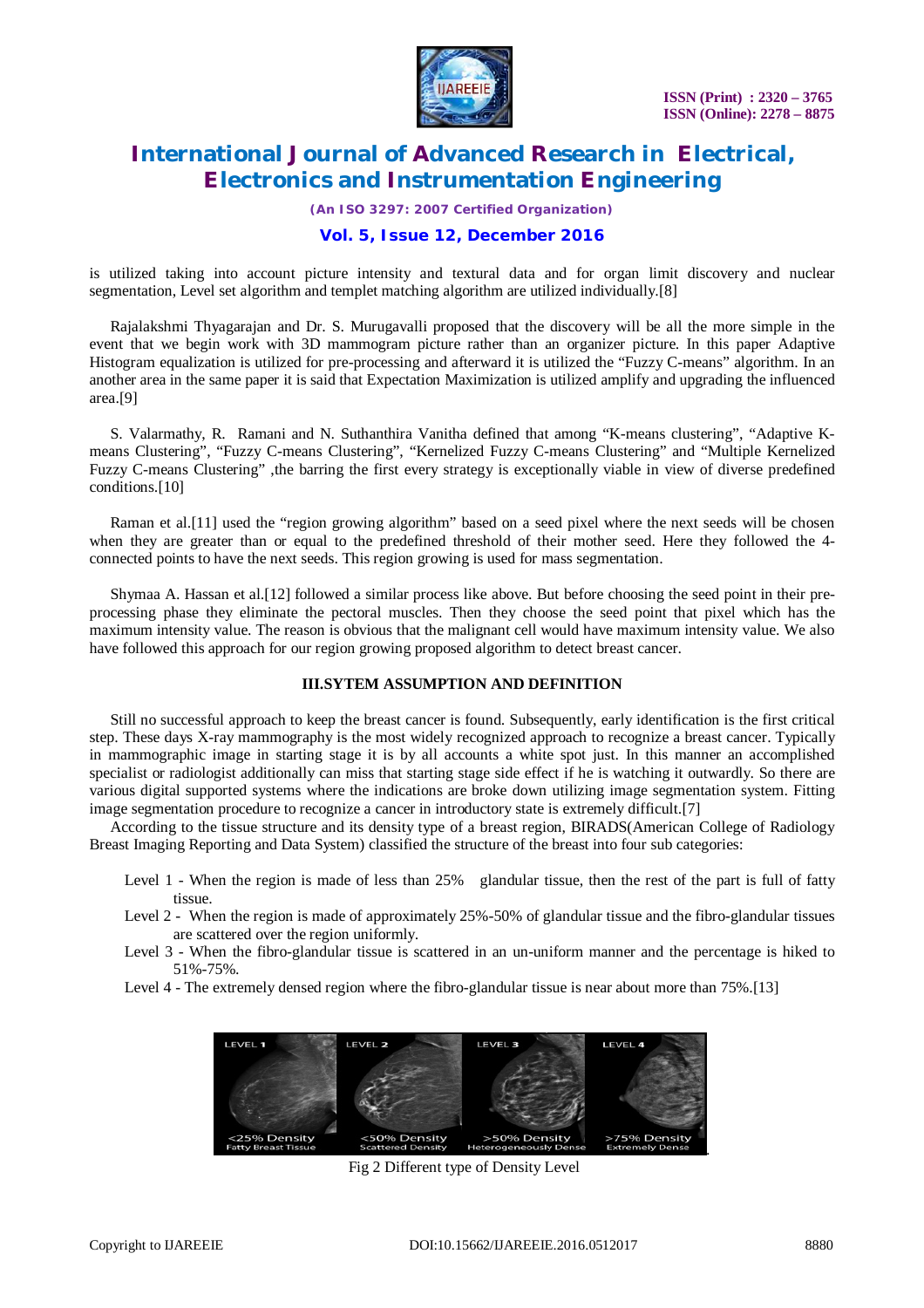

*(An ISO 3297: 2007 Certified Organization)*

# **Vol. 5, Issue 12, December 2016**

Fatty tissue is appear to be dark and fibro-glandular tissue is appear to be white in mammogram. The difficulty is to detect a small malignant cell on a dense breast region on the mammographic screen .So for the disentanglement of our work we are considering the last two category (Heterogeneously Dense and Extremely Dense) as a one. The principal indication of Cancer is to notice some white spots in mammogram. In those situations where the breasts are made of essentially fatty tissue, it is anything but difficult to distinguish a white spot in light of the fact that the majority of the district in the mammogram is dark. In dense breasts, the foundation is for the most part white, so it is exceptionally hard to identify a cancer cell in preparatory stage. The test of recognizing a little cancer in a thick breast.

## **IV.PROPOSED SYSTEM MODEL**

Segmentation is the system to partition a digital image in such a way, to the point that the fragments can shape the entire image when they are joined together. The segmentation of an image is fundamentally done by pixel esteem. Segmentation algorithm can be grouped into different sort in view of the segmentation methods like-feature thresholding, clustering, region growing. Every strategies has their own points of interest and disadvantages.

Here we have chosen the region growing technique to proceed our research. Before come into our main algorithm we found that one more pre-processing can give us more refined result. We have eliminated the spectral muscle areas before the pre-processing phase, so that the final algorithm could not consider the muscle area as an affected area.In the next phase we have chosen four filtering techniques- Average Filter, Gaussian Filter, Median Filter and Adaptive Filter. Those resulted filtered images are combined into one and we would do further processing one that. The reason behind this type of pre-processing is that we are normalizing the other pixel points, whereas enhancing the pixel with high intensity value.

According to the signal processing while we are filtering an image, it would smooth the image more by normalizing the neighbourhood pixels. This type of normalization may differ the pixel intensity value, but highest intensity valued pixel will be relatively highest compared to the other pixels after filtering also. Now after such type of four filtering the pixel intensity values of them in the same position would be different, but for the all four cases the highest intensity valued pixel will be relatively highest in the respective image. So at the end when we combine then the highest intensity valued pixel will be more enhanced, whereas intensity value of the other pixels will be nearly as similar to the original one.

Now we have worked with this resultant image. We are considering the combined image for region growing algorithm. In this part there was two big challenges-one which pixel should be taken as a seed point and other one was how to terminate the region from false growing. For choosing a seed point we started comparing all the intensity values of pixels and the pixel which had the maximum intensity value is considered as the suspected lesion. Considering that pixel as a focus point the region would be spread outwards till the termination condition is not force it to stop. The termination condition has been chosen in heuristic way. After reading a lot of research papers and based on some different parameters we found some heuristic values to terminate the region to grow.Finally one value is chosen after several refinement based on the final outcome images. In this proposed algorithm only this part is based on several heuristic parameters, so we can suggest that this algorithm can be more précised if the termination condition can be taken from a specific mathematical viewpoint.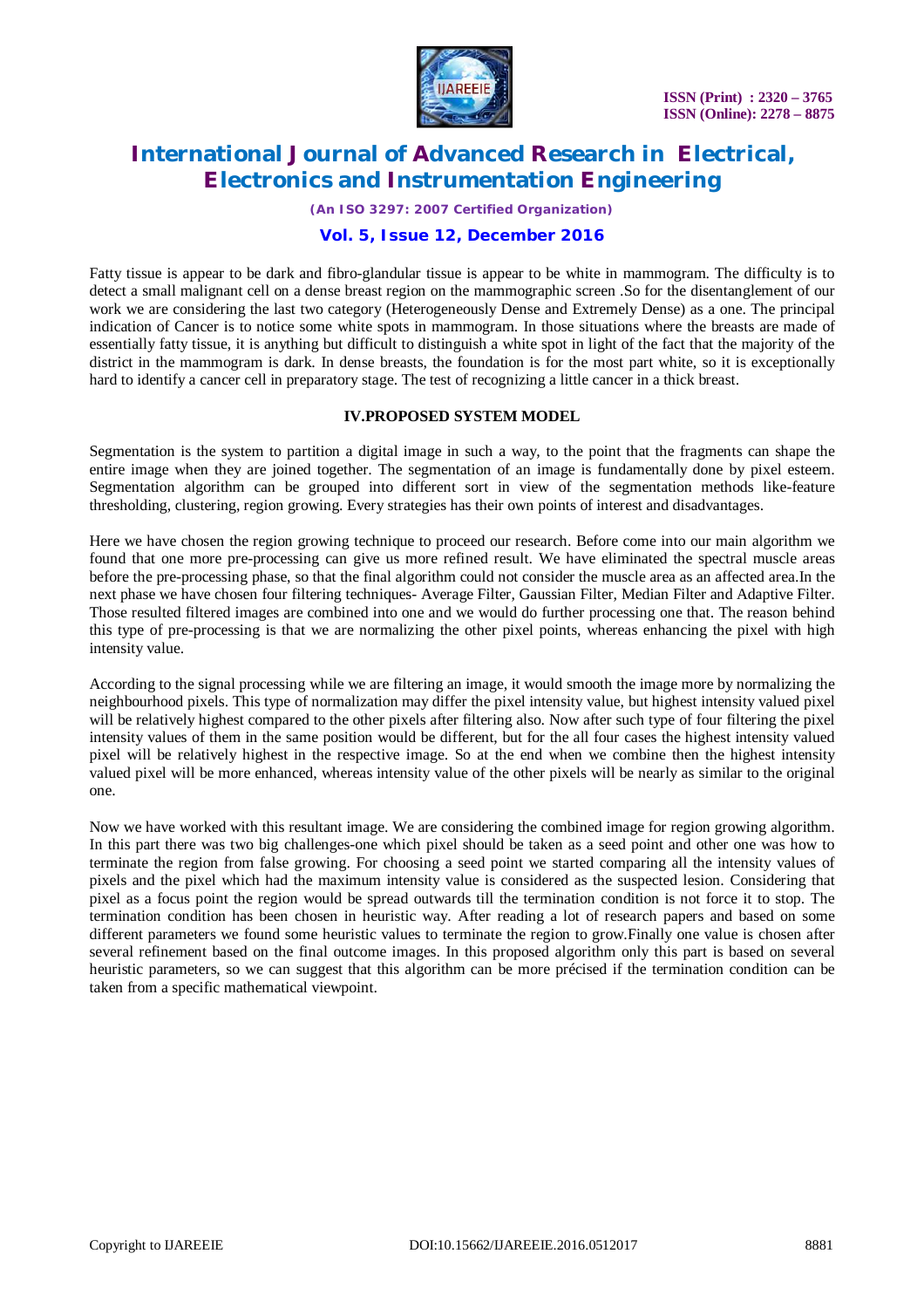

*(An ISO 3297: 2007 Certified Organization)*

# **Vol. 5, Issue 12, December 2016**



Fig 3 Flow diagram of proposed algorithm

## **V. RESULT AND DISCUSSION**

Here we categorizes the results into four different classes. The categories are-(i) FP (False Positive): Here the case was originally normal but our proposed algorithm identified it as a malignant one. This type of case can lead to a wrong treatment which can affects the health of an individual. So we have tried to avoid this condition as much as possible. (ii)TN (True Negative): Here the case is normal and our algorithm has been identified it successfully. That means it is correctly rejected the case for being that one considered as a malignant one. (iii) FN (False Negative): The image is a case of malignancy, still the proposed algorithm could not identify it as malignant one. This is the thread for medical science as the doctors would not continue further treatment for that patient whereas she needs it. So we also took care about to reduce such cases. (iv)TP (True Positive): Here the image is a case of malignancy and it is identified by the proposed algorithm.

In table 1 we have discussed this part in an understandable and details manner of identification.



Figure 4 describes the various tissue of breast cancer and now for fatty tissue cases it was very easy to identify the malignancy cases but for normal cases it was also showing positive results sometimes.

For Fatty-glandular or glandular tissue cases it was showing the results in a satisfactory manner for both normal and malignancy cases. For this glandular tissues, the tissues are spread over the region in an uniform or non-uniform manner, so we found that for 98% of cases used to be normal when the region had been grown over a large area of tissues. In that cases we also consider it as a normal case, not malignant case. Specially for this part we have also designed a back door method of understanding. Though it is also true that this method is not an efficient option in such sensitive domains. During the region growing algorithm we have counted the total no of pixels in the region and store it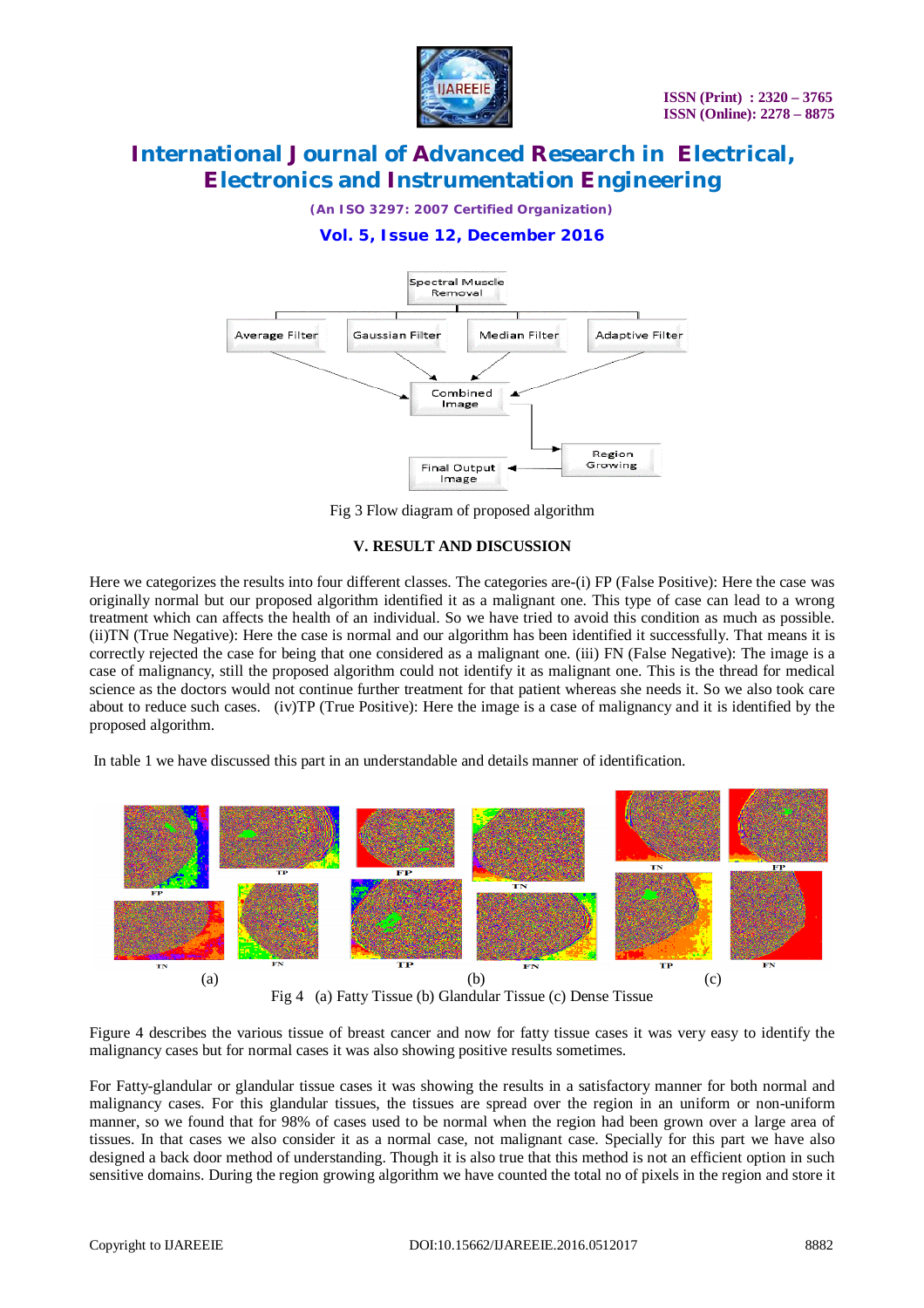

*(An ISO 3297: 2007 Certified Organization)*

# **Vol. 5, Issue 12, December 2016**

into a variable called 'count'. Then we have calculated the percentage of pixels in 'count' for that image. Now the percentage is calculated by the following formula:

# $P_{\text{matched}} = \frac{count}{number of valid pixels}$

Here 'P<sub>mtched</sub>' means the percentage of pixels chosen for the region and 'number of valid pixels' means the pixels relate to the tissue parts, not the background. Initially we already cut out the spectral macules, so remaining parts are only the black background which is represented with zero in grey scale images. So whenever the value of '*Pmtched*' goes more than one or little bit more than one, we used to consider it as a normal case, because according to the medical science it very rare case to get atumour in such a huge range on a breast surface.

The most troublesome was to identify a malignant cell for the dense tissue case. It shows the revers problem of Fatty tissue case, i.e. it was easy to identify a normal case, but difficult to find out the malignancy case. In the following table 1 we have discussed our details results of identification of malignancy in different situations and its prediction rate has been discussed

| <b>Tissue Type</b>         | FP    | TN     | FN     | TP     |
|----------------------------|-------|--------|--------|--------|
| <b>Fatty Tissue</b>        | 5.78% | 39.33% | 8.36%  | 47.25% |
| Glandular<br><b>Tissue</b> | 4.93% | 41.57% | 4.98%  | 49.09% |
| <b>Dense Tissue</b>        | 8.17% | 37.73% | 15.01% | 39.67% |

Table 1: Prediction Rate for Various Tissue Type

In the next diagram,figure 5 shows the prediction rate based upon the different types of tissue in the form of a graph..



Fig 5 Prediction Rate as a Graph

The diagram represents that for fatty tissue region cases, it is more reliable to identify a malignancy, then a normal case and at the same time it identifies more a normal case as a malignant one than a malignant case as a normal one. That means it is not so much reliable for a normal fatty tissue cases. Now for the glandular tissue region, it identifies a positive case of malignancy than a positive case of normality. At the same time it identifies more normal cases as malignant one falsely, than identifying a malignant one as a normal one. Anyway but for the glandular tissues it is most reliable one for both cases. Lastly for the dense tissue cases, more normal cases than malignant cases in positive way, whereas the malignant cases are considered as normal one falsely more than the cases where the normal cases are considered as malignant one.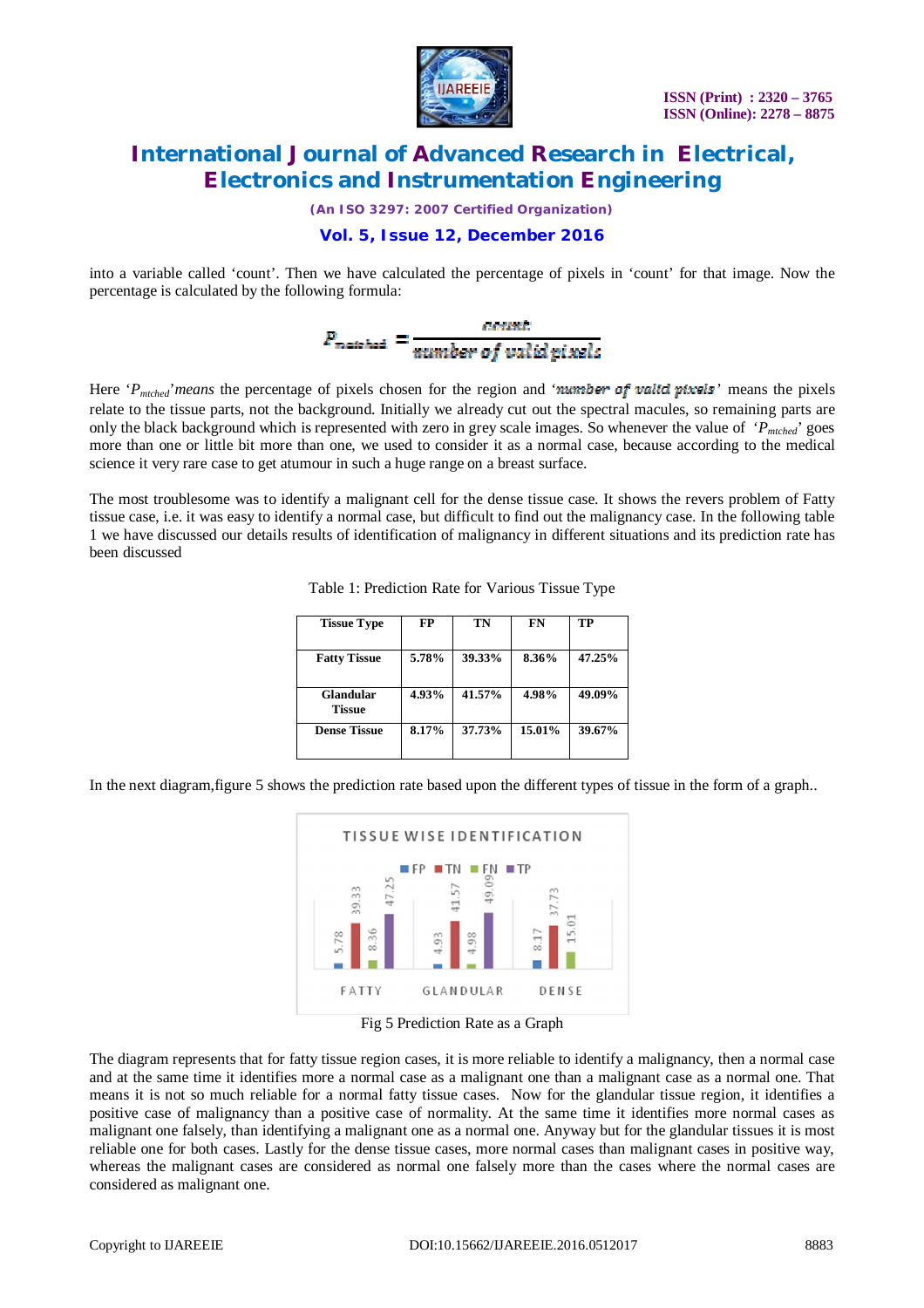

*(An ISO 3297: 2007 Certified Organization)*

# **Vol. 5, Issue 12, December 2016**

Now if we consider the rate of correctly identified or rejected cases, we could understand the overall success rate for the proposed method. The rate of correctly identified cases are represented as sensitivity and rate of correctly rejected rate is measured by specificity. In the Table 2 they are given tissue wise. The calculation formula of sensitivity and specificity are as follows:



Table 2: Specificity and Sensitivity Rate

|                         | <b>Sensitivity</b> | <b>Specificity</b> |
|-------------------------|--------------------|--------------------|
| <b>Fatty Tissue</b>     | 0.85               | 0.87               |
| <b>Glandular Tissue</b> | 0.91               | 0.89               |
| <b>Dense Tissue</b>     | 0.72               | 0.81               |

Now in figure 6, we represent the above specificity and sensitivity in terms of percentage and represent them as a graph, we could visualize the success rate for this proposed system.



Fig 6 Sensitivity and Specificity Rate Graph for Various Tissue Type

## **VI.CONCLUSION**

In this paper the combined filtering technique helps us to find out the most probabilistic suspected pixel of malignancy and at the same time our automatic region growing algorithm grows with that suspected pixel, so that the exact region of malignancy can be identified efficiently than the other existing techniques. In the vast majority of the cases we were getting the outcomes what we really needed to discover. In a genuine circumstance it was likewise difficult to distinguish if there was any malignancy of not. Considering those cases, we have the capacity to recognize if there is any kind of danger or not. However, according to medicinal motivation behind treatment, it ought to additionally extremely accommodating to a specialist that the amount of have those tumour tissues been spread.

### **REFERENCES**

- [1] Yasmin, M., Sharif, M., & Mohsin, S. (2013). Survey paper on diagnosis of breast cancer using image processing techniques. *Research Journal of Recent Sciences ISSN*, *2277*, 2502.
- [2] Borchartt, T. B., Conci, A., Lima, R. C., Resmini, R., & Sanchez, A. (2013). Breast thermography from an image processing viewpoint: A survey. *Signal Processing*, *93*(10), 2785-2803.
- [3] Jain, A., Jain, A., Jain, S., & Jain, L. (Eds.). (2000). *Artificial intelligence techniques in breast cancer diagnosis and prognosis* (Vol. 39). World Scientific.
- [4] Patel, B. C., & Sinha, G. R. (2010). An adaptive k-means clustering algorithm for breast image segmentation. *International Journal of Computer Applications*, *10*(4), 35-38.
- [5] Ramani, R., Suthanthiravanitha, D. S., & Valarmathy, S. (2012). A survey of current image segmentation techniques for detection of breast cancer. *International Journal of Engineering Research and Applications (IJERA)*, *2*(5), 1124-1129.